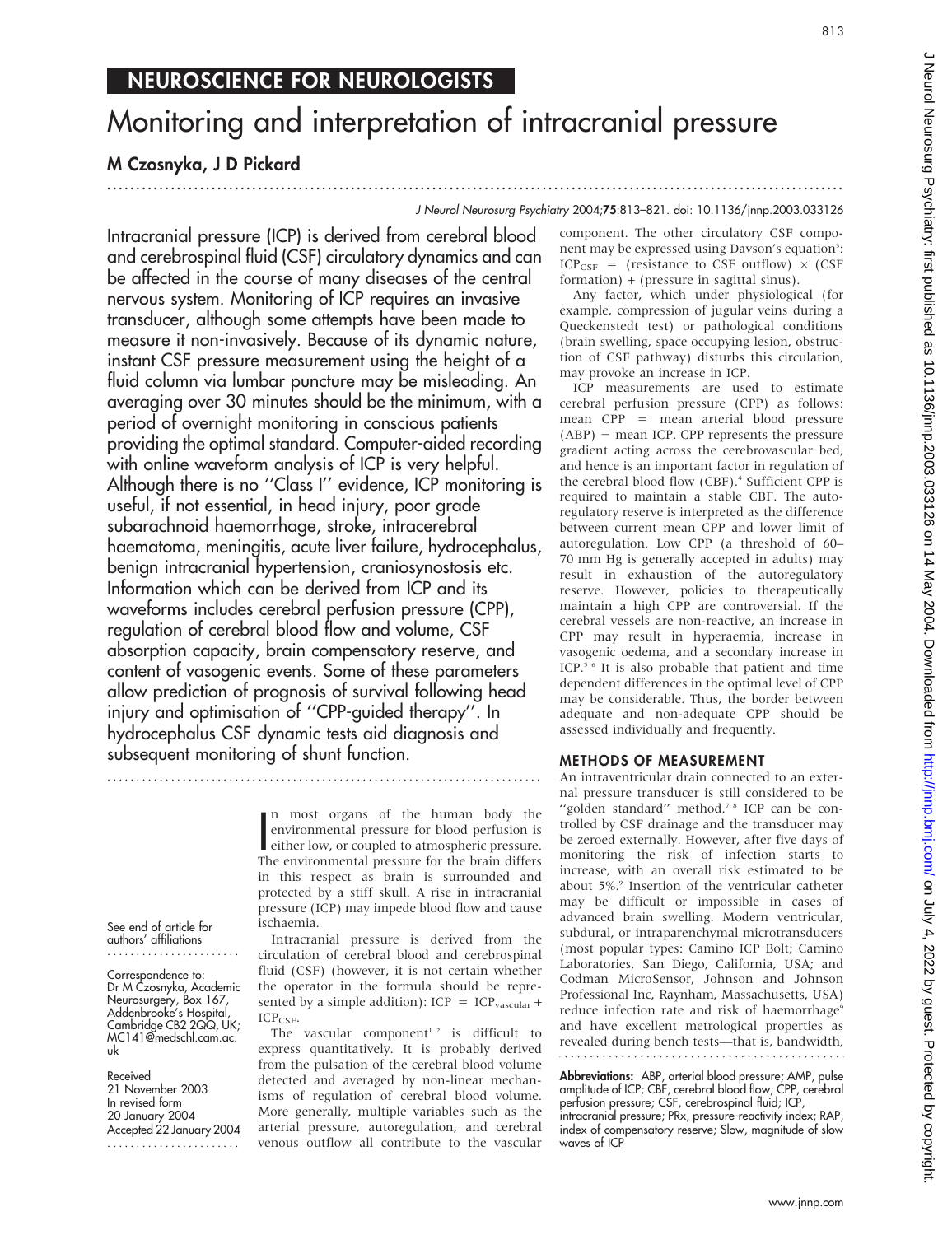linearity.10 Generally, uniformly distributed ICP can be probably seen only when CSF circulates freely between all its natural pools, equilibrating pressure everywhere. When little or no CSF volume is left due to brain swelling, the assumption of one, uniform value of ICP is questionable. With the most common intraparenchymal probes, measured pressure may be compartmentalised and not necessarily representative of real ICP—that is, ventricular CSF pressure.<sup>11</sup> Microtransducers cannot be generally re-zeroed after insertion and considerable zero drift can sometimes occur in long term monitoring.12 This problem has been addressed in the balloon-like Spiegelberg transducer which may zero itself every set time interval, although its limited bandwidth may make most of the methods used for the ICP waveform analysis impossible.13 Contemporary epidural sensors are much more reliable than 10 years ago. But the question as to whether epidural pressure can express ICP with confidence and under all circumstances is still unanswered.

Lumbar CSF pressure is very seldom measured in neurointensive care. This form of assessment of craniospinal dynamics is more often used in hydrocephalus and benign intracranial hypertension. It is important to emphasise that decent monitoring over a period of at least half an hour with recording of pressure and pulse amplitude should be used as a ''golden standard''. Manometric assessment by measuring the height of the CSF column may be misleading as CSF pressure may vary considerably with time.<sup>14</sup> Attempts to monitor ICP non-invasively are still in a phase of technical evaluation.15 The most promising methods are based on transcranial ultrasonography<sup>16-18</sup>—see below.

#### TYPICAL EVENTS AND TRENDS IN ICP MONITORING

It is difficult to establish a universal ''normal value'' for ICP as it depends on age, body posture, and clinical conditions. In the horizontal position, the normal ICP in healthy adult subjects was reported to be within the range of 7–15 mm Hg.<sup>19</sup> In the vertical position it is negative with a mean of around  $-10$  mm Hg, but not exceeding  $-15$  mm Hg.<sup>20</sup>

The definition of raised ICP depends on the specific pathology. In hydrocephalus, a pressure above 15 mm Hg can be regarded as elevated. Following head injury, anything above 20 mm Hg is abnormal and aggressive treatment usually starts above 25 mm Hg. It is important to recognise that ICP in most cases varies with time. Decent averaging for at least 30 minutes is needed to calculate ''mean ICP''. The patient should rest in a horizontal position during the measurement and avoid movement, speaking, etc. Overnight monitoring during natural sleep, which provides a ''grand average'' with a good description of the dynamics of the pressure, should be regarded as the ''gold standard'' in conscious patients.

When monitored continuously in acute states (head injury, poor grade subarachnoid haemorrhage, intracerebral haematoma etc.), mean ICP may be classified into relatively few patterns (fig 1).

- Low and stable ICP (below 20 mm Hg)—for example, seen in patients following uncomplicated head injury (fig 1A). Such a pattern is also commonly seen in the initial period after brain trauma before the brain swelling evolves.
- N High and stable ICP (above 20 mm Hg)—the most common picture to follow head injury (fig 1B).
- Vasogenic waves—"B" waves (fig 1C) and plateau waves (fig 1D).
- N ICP waves related to changes in arterial pressure and hyperaemic events (fig 1 E–G).
- $\bullet$  Refractory intracranial hypertension (fig 1H). This usually leads to death unless radical measures—for example, surgical decompression, are applied.

However, there is much more information in the ICP waveform than in the time averaged ICP mean value alone. It is important to bear in mind how little information is available in the fluid column in the manometer line connected to a lumbar puncture needle!

#### WAVEFORM ANALYSIS OF ICP

The ICP waveform consists of three components, which overlap in the time domain, but can be separated in the frequency domain (fig 2). The pulse waveform has several harmonic components; of these the fundamental component has a frequency equal to the heart rate. The amplitude of this component (AMP) is very useful for the evaluation of various indices. The respiratory waveform is related to the frequency of the respiratory cycle (8–20 cycles per minute). ''Slow waves'' are usually not as precisely defined as in the original Lundberg thesis.<sup>8</sup> All components that have a spectral representation within the frequency limits of 0.05– 0.0055 Hz (20 s to 3 min period) can be classified as slow waves. The magnitude of these waves can be calculated as the square root of the power of the signal of the passband of the equivalent frequency range at the output of the digital filter.

#### PRESSURE–VOLUME COMPENSATORY RESERVE

Theoretically, the compensatory reserve can be studied through the relation between ICP and changes in volume of the intracerebral space, known as the ''pressure–volume curve''.22 23 The index called RAP (correlation coefficient (R) between AMP amplitude (A) and mean pressure (P); index of compensatory reserve) can be derived by calculating the linear correlation between consecutive, time averaged data points of AMP and ICP (usually 40 of such samples are used) acquired over a reasonably long period to average over respiratory and pulse waves (usually 6–10 s periods). This index indicates the degree of correlation between AMP and mean ICP over short periods of time  $(\sim 4 \text{ min})$ .

A RAP coefficient close to 0 indicates lack of synchronisation between changes in AMP and mean ICP. This denotes a good pressure–volume compensatory reserve at low ICP (fig 3), where a change in volume produces no or very little change of the pressure. When RAP rises to +1, AMP varies directly with ICP and this indicates that the ''working point'' of the intracranial space shifts to the right towards the steep part of the pressure–volume curve. Here compensatory reserve is low; therefore any further rise in volume may produce a rapid increase in ICP. Following head injury and subsequent brain swelling, RAP is usually close to +1. With any further increase in ICP, AMP decreases and RAP values fall below zero. This occurs when the cerebral autoregulatory capacity is exhausted and the pressure–volume curve bends to the right as the capacity of cerebral arterioles to dilate in response to a CPP decrement is exhausted, and they tend to collapse passively. This indicates terminal cerebrovascular derangement with a decrease in pulse pressure transmission from the arterial bed to the intracranial compartment.

#### CEREBROVASCULAR PRESSURE REACTIVITY

Another ICP derived index is the pressure-reactivity index (PRx), which incorporates the philosophy of assessing cerebrovascular reactions by observing the response of ICP to slow spontaneous changes in ABP.<sup>24</sup> When the cerebrovascular bed is normally reactive, any change in ABP produces an inverse change in cerebral blood volume and hence ICP. When reactivity is disturbed, changes in ABP are passively transmitted to ICP. Using computational methods similar to those used for the calculation of the RAP index, PRx is determined by calculating the correlation coefficient between 40 consecutive, time averaged data points of ICP and ABP. A positive PRx signifies a positive gradient of the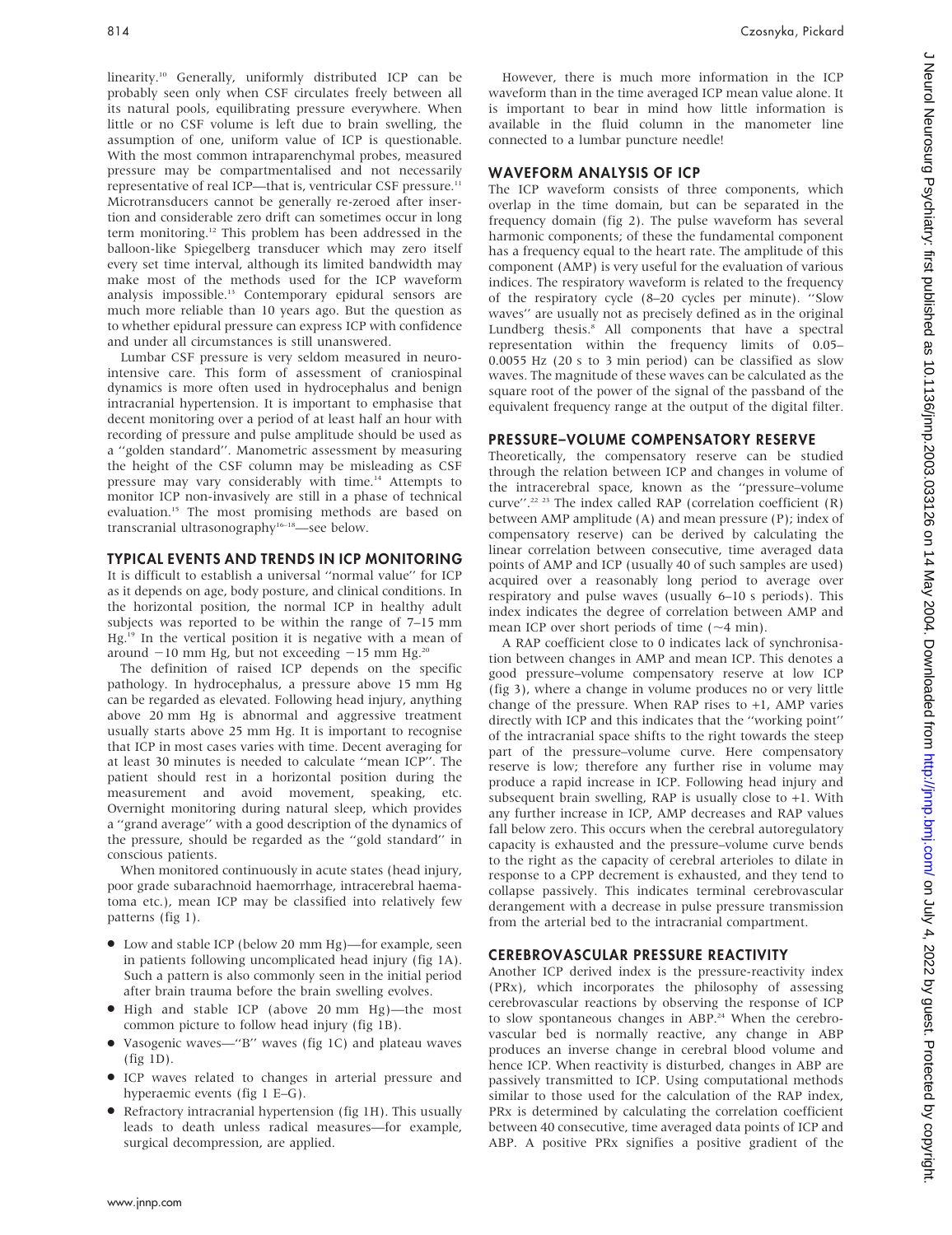

Figure 1 (A) Low and stable intracranial pressure (ICP). Mean arterial blood pressure (ABP) is plotted along the lower panel. (B) Stable and elevated ICP—this can be seen most of the time in head injury patients. (C) ''B'' waves of ICP. They are seen both in mean ICP and spectrally resolved pulse amplitude of ICP (AMP, upper panel). They are also usually seen in plots of time averaged ABP, but not always. (D) Plateau waves of ICP. Cerebrospinal compensatory reserve is usually low when these waves are recorded (RAP (correlation coefficient (R) between AMP amplitude (A) and mean pressure (P)) close to  $+1$ ; index of compensatory reserve). At the height of the waves, during maximal vasodilatation, integration between pulse amplitude and mean ICP fails as is indicated by fall in RAP. After the plateau wave, ICP usually falls below baseline level and cerebrospinal compensatory reserve improves. (E) High, spiky waves of ICP caused by sudden increases in ABP. (F) Increase in ICP caused by temporary decrease in ABP. (G) Increase in ICP of ''hyperaemic nature''. Both blood flow velocity and jugular venous oxygen saturation (Sjo<sub>2--</sub>) increased in parallel with ICP. (H) Refractory intracranial hypertension. ICP increased within a few hours to above 100 mm Hg. The vertical line denotes the moment when the ischaemic wave probably reached the vasomotor centres in the brain stem: heart rate increased and ABP (cerebral perfusion pressure) decreased abruptly. Note that the pulse amplitude of ICP (AMP) disappeared around 10 minutes before this terminal event.

regression line between the slow components of ABP and ICP, which we hypothesise to be associated with passive behaviour of a non-reactive vascular bed (fig 4A). A negative value of PRx reflects a normally reactive vascular bed, as ABP waves provoke inversely correlated waves in ICP (fig 4B). This index correlates well with indices of autoregulation based on transcranial Doppler ultrasonography.<sup>25</sup> Furthermore, abnormal values of both PRx and RAP, indicative respectively of poor autoregulation or deranged cerebrospinal compensatory reserve, have been demonstrated to be predictive of a poor outcome following head injury.<sup>5</sup>

#### OTHER METHODS OF ICP ANALYSIS

One of the priorities in brain monitoring is to develop a technique which helps in predicting decompensation or herniation. Early works focused on intracranial volume– pressure response26 which evolved in time into continuous monitoring of brain compliance.<sup>27</sup> Such a method relies on the evaluation of the pressure response to known small volume additions by inflating and deflating a balloon inserted within the cerebrospinal space. The method has been implemented in the Spiegelberg Brain Compliance monitor (Spiegelberg GmbH, Hamburg, Germany) and initial trials indicated it might be useful in various scenarios.<sup>28, 29</sup> Its correlation with outcome remains to be demonstrated.

Analysis of the pulse waveform of ICP, known as highfrequency-centroid, was based on evaluation of the power spectrum of a single pulse ICP waveform and calculation of its ''power-weighted average frequency'' within the frequency range of  $5-15$  Hz. High-frequency centroid was demonstrated to decrease with increasing ICP and then increase in the state of refractory intracranial hypertension where the blood flow regulation mechanism failed.<sup>30</sup>

Pulse transmission between arterial pressure and mean ICP has been investigated by various groups.<sup>31–33</sup> It depends upon assumptions about the linearity of the transmission model. Such assumptions are probably unrealistic particularly in pathological circumstances.

The ratio of respiratory wave to pulse amplitude of ICP was believed to be predictive of a worse outcome after head injury. Modulation of pulse waveform by the respiratory cycle has been demonstrated to correlate with brain compliance. Attempts have been made to use this for diagnosis in patients with hydrocephalus.<sup>34</sup>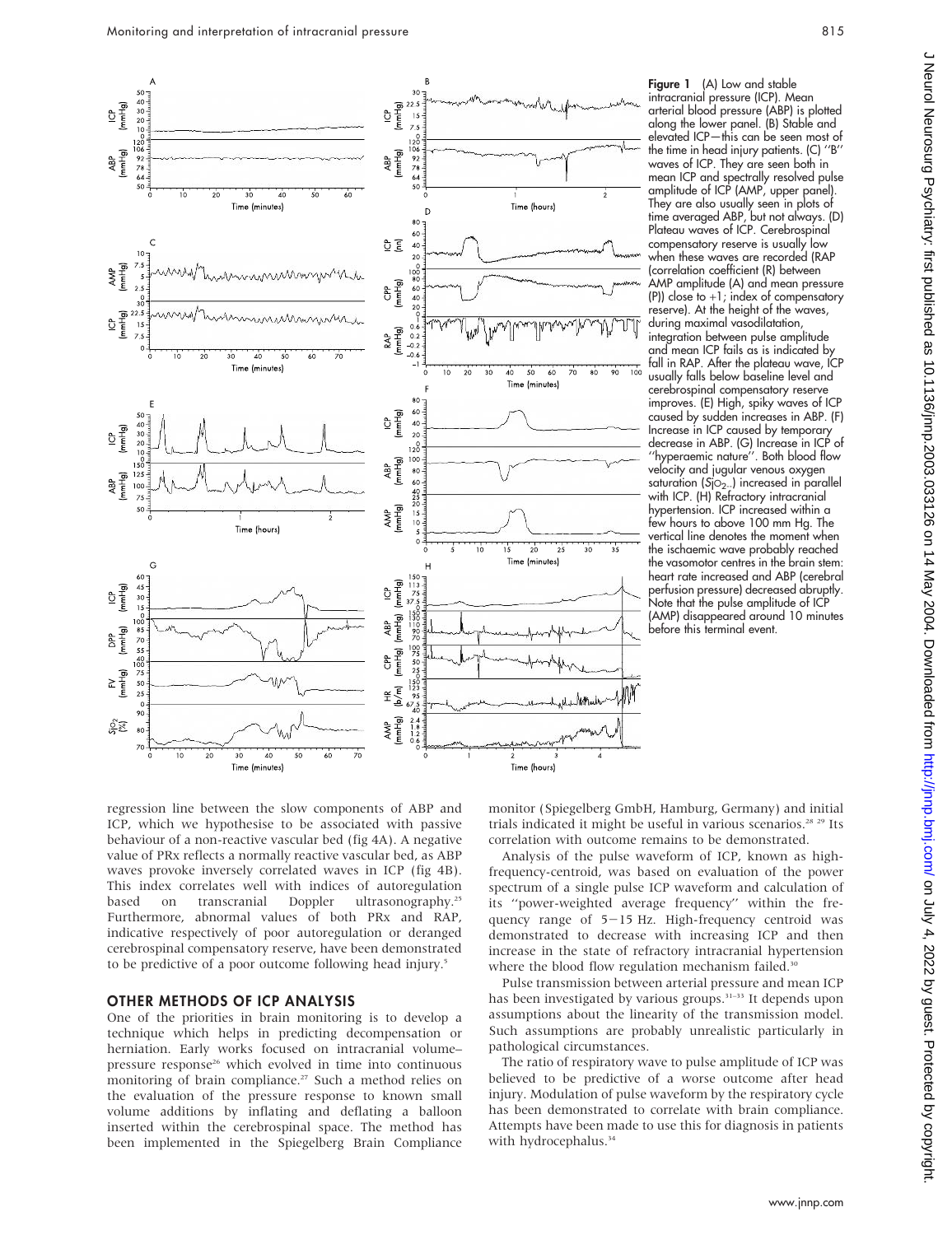

Figure 2 Example of ICP recording showing pulse, respiratory, and 'slow waves'' overlapped in time domain (upper panel). Taken from Balestreri M, Czosnyka M. Acta Neurochir 2004;(in press)<sup>21</sup> with permission from the publishers.

Recently, the power of slow waves of ICP was reported to be predictive of outcome in patients with intracranial hypertension following head injury. A low content of slow waves in the overall ICP dynamics was associated with a fatal outcome<sup>21</sup> highlighting a possible link of these events with cerebral autoregulation.<sup>35</sup>

#### PRACTICAL USE OF THE ICP DERIVED PARAMETERS: ''OPTIMAL CPP'' AND MULTIPLE TREND ANALYSIS

Both PRx and RAP can be used to evaluate secondary variables that combine the value of absolute ICP and CPP with information about the state of autoregulatory and compensatory reserves. PRx plotted against CPP gives a ''U shape" curve.<sup>5</sup> This indicates that for the majority of patients there is a value of the CPP in which pressure-reactivity is optimal. This optimal pressure can be estimated by plotting and analysing the PRx–CPP curve in a sequential six hour wide time-moving window online. It has been demonstrated in a group of retrospectively evaluated patients that the greater the distance between the current and the ''optimal'' CPP the worse the outcome. This potentially useful methodology attempts to refine CPP oriented therapy.<sup>5</sup> Both, too low (ischaemia), and, too high, CPP (hyperaemia and secondary increase in ICP) are detrimental. Hence, we have suggested that CPP should be optimised to maintain cerebral perfusion in the globally most favourable state.<sup>5</sup>

No matter how sophisticated new variables or outcomepredicting models become, the most useful tool at the bedside is a computer screen, which presents the trends of multiple parameters with time. This gives an opportunity to react to a crisis situation, understand the cerebrospinal dynamics in multiple dimensions and predict an optimal strategy for the individual patient's care (fig 5).

#### ASSOCIATION WITH OUTCOME FOLLOWING SEVERE HEAD INJURY

In severe head injury an averaged ICP above 25 mm Hg over the whole period of monitoring increases risk of death twofold. Averaged values of the RAP and PRx indices are also



Figure 3 In a simple model, pulse amplitude of intracranial pressure (ICP) (expressed along the y-axis on the right side of the panel) results from pulsatile changes in cerebral blood volume (expressed along the xaxis) transformed by the pressure–volume curve. This curve has three zones: a flat zone, expressing good compensatory reserve, an exponential zone, depicting poor compensatory reserve, and a flat zone again, seen at very high ICP (above the ''critical'' ICP) depicting derangement of normal cerebrovascular responses. The pulse amplitude of ICP is low and does not depend on mean ICP in the first zone. The pulse amplitude increases linearly with mean ICP in the zone of poor compensatory reserve. In the third zone, the pulse amplitude starts to decrease with rising ICP. RAP, index of compensatory reserve. Taken from Balestreri M, Czosnyka M. Acta Neurochir 2004;(in press)<sup>21</sup> with permission from the publishers.

strong predictors of fatal outcome. Both these indices suggest that good vascular reactivity is an important element of brain homoeostasis, enabling the brain to protect itself against an uncontrollable rise of the intracerebral volume. A low value of slow waves of ICP is also indicative of a fatal outcome following head injury.

As ICP, PRx, and the power of ICP slow waves are independent predictors of outcome, these three variables, although mutually correlated, should be considered jointly in any outcome analysis.

Mean CPP has become an actively controlled variable and hence has lost its predictive power for outcome. It does not mean that traditional short term decreases in CPP (''CPP insults'') have become any more benign, but they are probably better managed nowadays, and with baseline CPP above 65–70 mm Hg they do not frequently produce ischaemia. This is, probably, one of the most spectacular ''success stories'' of CPP oriented protocols. However, there is still lack of ''Class I'' evidence indicating that CPP oriented therapy is clearly beneficial. Robertson et  $a^{136}$  compared CPP and ICP oriented therapies and showed a decrease in ischaemic insults in CPP oriented therapy but an increase in respiratory complications with no overall difference in outcome.

#### ICP IN HYDROCEPHALUS AND BENIGN INTRACRANIAL HYPERTENSION

ICP in chronic diseases should be interpreted slightly differently. The problems are related more to disturbance of the CSF circulation. Increased ICP signifies increased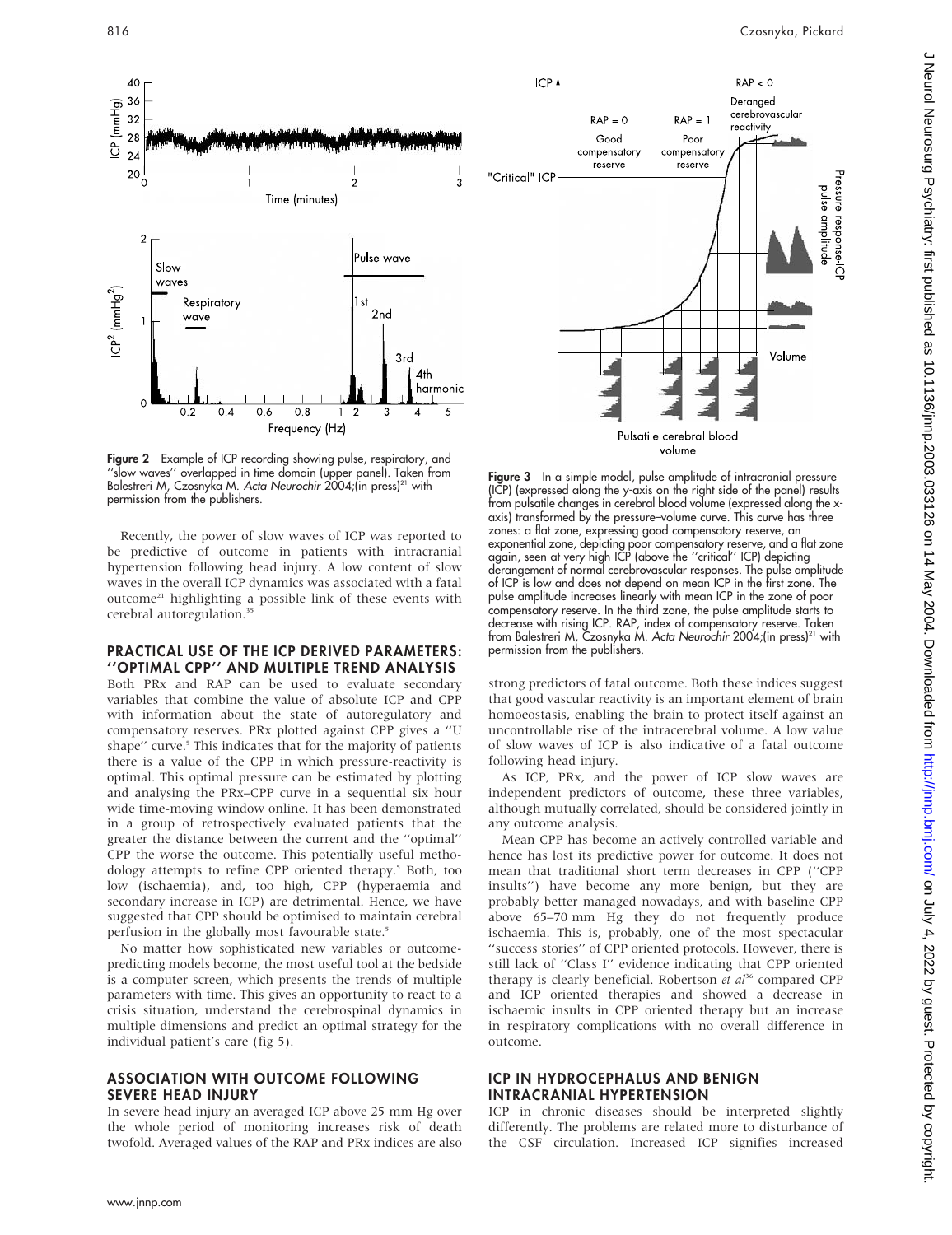

Figure 4 Relation between slow waves of arterial blood pressure (ABP) and intracranial pressure (ICP). (A) Slow waves in ICP and ABP produce obviously positive correlation (lower panel), giving a positive value of PRx. This indicated loss of cerebrovascular reserve. (B) Coherent waves both in ABP and ICP (upper panel) produced a negative correlation coefficient, when plotted on the regression graph (lower panel), giving clearly negative values of PRx. Taken from Czosnyka M, Smielewski P, Kirkpatrick P, et al. Continuous assessment of the cerebral vasomotor reactivity in head injury. Neurosurgery 1997;41:11–1725 with permission from the publisher.

resistance to CSF outflow<sup>37</sup> or increased cerebral venous outflow pressure,<sup>38</sup> rather than exhausted cerebrospinal compensatory reserve created by a decreased volume in either one or both of the two main buffering components— CSF and venous blood volume, as in head injury.

In more chronic conditions of ventricular dilatation, where ICP is not greatly raised, obstruction to CSF absorption may be confirmed by CSF infusion tests (ventricular or lumbar) taking care to adapt the technique to the site of any obstruction.39 The infusion study can be performed via the lumbar CSF space or via a preimplanted ventricular access



Figure 5 A typical example of intracranial hypertension in a patient who died. In this case the progressive increase in intracranial pressure (ICP) caused a severe fall in cerebral perfusion pressure (CPP) (time 48 h), although normal values of arterial blood pressure (ABP) were maintained. The pressure-reactivity index (PRx), at first slightly above the normal range, started to climb in the second part of the monitoring (time .40 h) when the progressive increase in ICP was associated with CPP reduction; similarly RAP (index of compensatory reserve), initially above 0.6, started to fall suggesting a loss in vasomotor reserve (time  $>$ 40 h). Slow waves were low at the beginning, increased around 24 hours after injury and tell 36 hours atter injury. Taken trom Balestreri M, Czosnyko<br>M. *Acta Neurochir* 2004;(in press)<sup>21</sup> with permission from the publishers.

device. In both cases, two needles are inserted (22 G spinal needles for lumbar tests; 25 G butterfly needles for ventricular studies). One needle is connected to a pressure transducer via a stiff saline-filled tube and the other to an infusion pump mounted on a purpose-built trolley containing a pressure amplifier and personal computer running software written inhouse. After 10 minutes of baseline measurement, the infusion of normal saline at a rate of 1.5 ml/min or 1 ml/ min (if the baseline pressure was higher than 15 mm Hg) is started and continued until a steady state ICP plateau is achieved (fig 6). If the ICP increases to 40 mm Hg, the infusion is interrupted. Following cessation of the saline infusion, ICP is recorded until it decreases to steady baseline levels. All compensatory parameters are calculated using computer supported methods based on physiological models of the CSF circulation.<sup>40</sup> Baseline ICP and  $R_{CSF}$  characterise the static properties of the CSF circulation.  $R_{CSF}$  is calculated as the pressure increase during the infusion, divided by the infusion rate. A value below 13 mm Hg/(ml/min) characterises normal CSF circulation<sup>41</sup>; above 18 mm  $Hg/(m l/min)$ the CSF circulation is clearly disturbed<sup>42</sup>; between 13 mm Hg/ (ml/min) and 18 mm Hg/(ml/min) there is a grey zone, when other compensatory parameters and other clinical investigations should be considered to make a decision about shunting. Because the resistance to CSF outflow both in normal individuals<sup>43</sup> and in patients with normal pressure hydrocephalus (NPH)<sup>44</sup> increases with age, it is very likely that the "critical threshold" of normal and abnormal  $R_{CSF}$ should be also age adjusted.

The cerebrospinal elasticity coefficient (E1) and AMP waveform express the dynamic components of CSF pressure–volume compensation.<sup>45-47</sup> E1 describes the compliance of the CSF compartment according to the formula: compliance of CSF space =  $C_i = 1/[E1 \times (ICP - p_0)]$ , where  $p_0$  is the unknown reference pressure level, representing the hydrostatic difference between the site of ICP measurement and the pressure indifferent point of the cerebrospinal axis.<sup>48</sup> Cerebrospinal compliance is inversely proportional to ICP, therefore comparison between different subjects can be made only at the same level of the difference:  $ICP-p_0$ . E1 is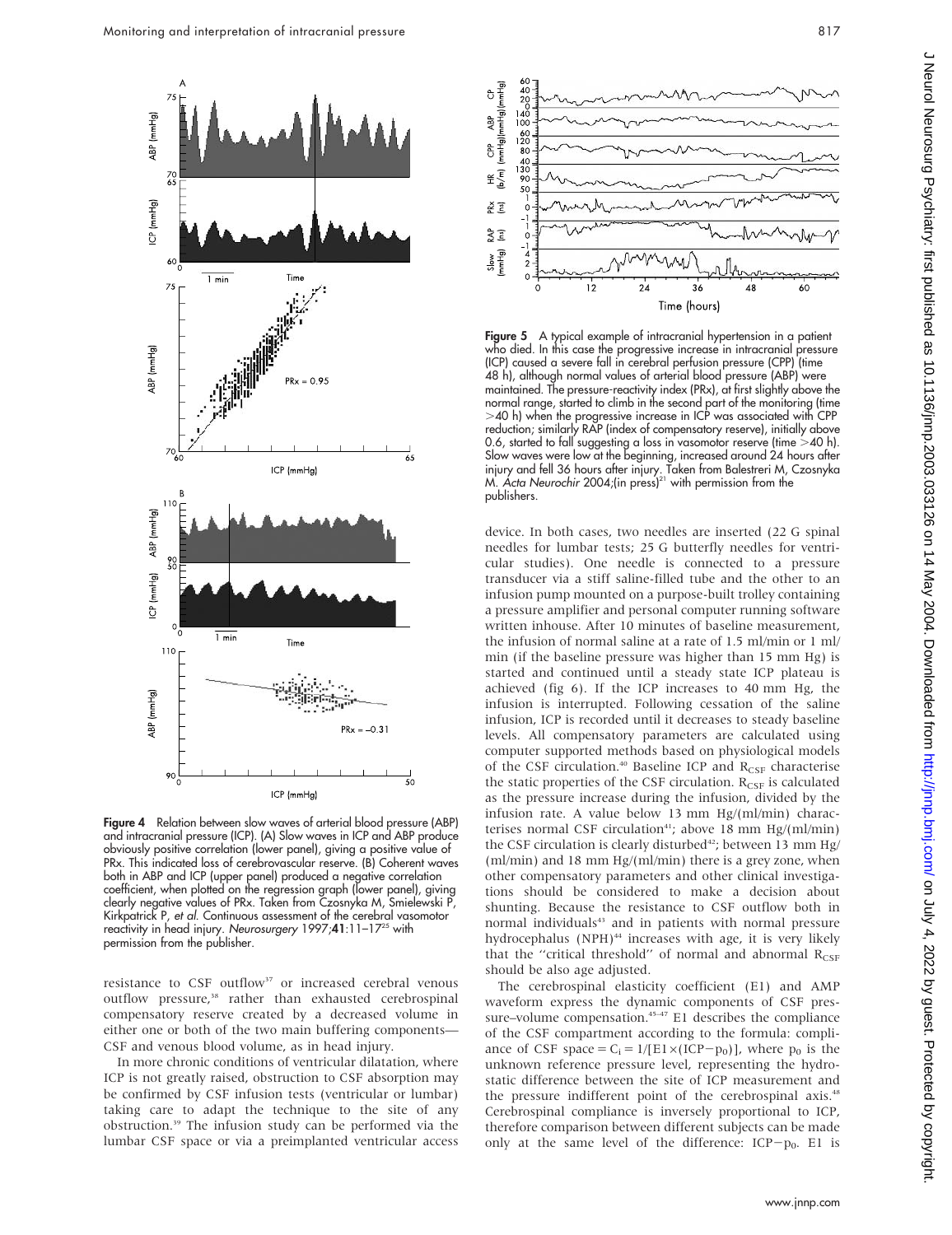



Figure 6 Infusion test. Pulse amplitude of intracranial pressure (ICP) (AMP) on upper graph and mean ICP (lower graph) plotted versus time. Normal saline infusion was started at 6 minutes of monitoring. ICP reached a level of 37 mm Hg. Infusion was discontinued at 17 minutes after start of recording. Resistance to CSF outflow was elevated: 20 mm Hg/(ml/min). AMP always increases proportionally to an increase of mean ICP.

independent of ICP, thus this coefficient is a much more convenient parameter when comparing individual patients. A low value of E1 (less than 0.2/ml) is specific for a compliant system, whereas a higher value indicates decreased pressure– volume compensatory reserve.

The AMP increases proportionally when the mean ICP rises. The proportionality ratio (the AMP/P index) characterises both the elastance of the cerebrospinal space and the transmission of arterial pulsations to the CSF compartment.<sup>41</sup> Finally, the production of CSF fluid can be estimated using Davson's equation. However, the sagittal sinus pressure  $(P_{SS})$ is unknown and cannot be easily measured without increasing the invasiveness of the whole procedure. Consequently, the  $P_{SS}$  and CSF formation are estimated jointly using a nonlinear model using the least square distance method during the computerised infusion test.<sup>40</sup> It is important to mention that such an ''estimate'' of CSF production rate approximates CSF absorption, rather than the actual production rate. It is based upon the assumption that all circulating CSF is reabsorbed via the arachnoid granulations. In cases where significant CSF suffusion into brain parenchyma occurs, CSF production may be grossly underestimated.

An infusion study may be useful for the assessment of shunt function in vivo. The end-equilibrium pressure achieved during the test should not significantly exceed the shunt's operating pressure increased by the hydrodynamic resistance of the opened shunt multiplied by the infusion rate. These values are readily available from the UK shunt evaluation laboratory (Academic Neurosurgical Unit, Addenbrooke's Hospital, Cambridge, UK) and can be used in clinical measurements to confirm shunt malfunction objectively.49 This is particularly important as an increasing number of shunt revisions obviously impedes the chance for uneventful management of hydrocephalus.<sup>50</sup>

Overnight ICP monitoring in patients with NHP may reveal a high incidence of slow waves during sleep which is a very helpful prognostic sign for the outcome following shunting51 52 (fig 7A). Benign intracranial hypertension seldom requires more than CSF pressure monitoring through a lumbar catheter or needle for an hour. When overnight ICP monitoring is performed in a patient with benign intracranial hypertension, baseline ICP is usually increased, the amplitude and frequency of ''slow waves'' is moderate, but the increased RAP index indicates reduced cerebrospinal





Figure 7 Overnight monitoring of intracranial pressure. (A) Normal pressure hydrocephalus: baseline pressure normal (5 mm Hg) with periodical vasogenic increases reaching 20 mm Hg (ever hour), with associated decrease of compensatory reserve (RAP increasing towards +1) and an increase in magnitude of slow waves. These are vasogenic events, most frequently triggered by the REM phase of sleep. (B) Benign intracranial hypertension: baseline ICP elevated to 20 mm Hg with limited dynamics (although vasogenic waves clearly present around 5– 6 am) and with permanently reduced compensatory reserve (RAP close to +1). (C) Intermittent hypertension due to sleep apnoea—case reported in reference 53. ICP, mean ICP level (1 minute averaged); AMP, pulse amplitude of ICP; RAP, index of compensatory reserve; Slow, magnitude of slow waves of ICP; FV, blood flow velocity; SaO<sub>2</sub>, arterial blood saturation, REM, rapid eye movement.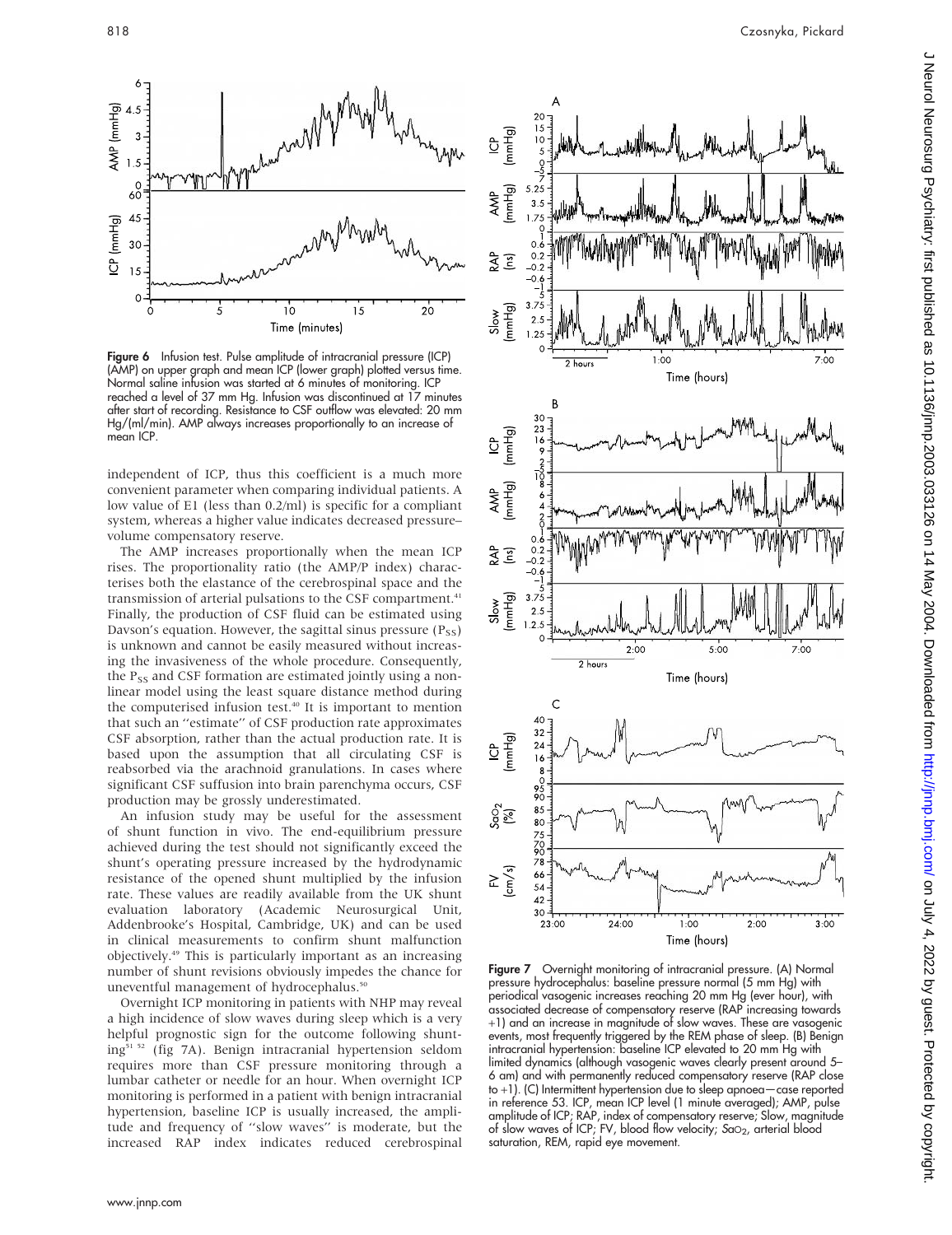compensatory reserve (fig 7B). Intermittent intracranial hypertension caused by sleep apnoea syndrome may cause symptoms similar to benign intracranial hypertension. Multimodal monitoring including ICP, Doppler blood flow velocity, and arterial blood oxygen saturation is useful (fig  $7C$ ).<sup>5</sup>

Although a number of centres employ ICP measurement and infusion studies, the selection of patients has not been shown to be more precise than when using the CSF tap test.<sup>54</sup> Positive predictive power of the increased resistance to CSF outflow is generally high, but the negative predictive power is low—that is, patients with normal resistance to CSF outflow may sometimes improve following shunting. However, the same problem concerns CSF tap tests.<sup>55</sup> Extending the period of CSF drainage to 72 hours seems to be an efficient solution but increases hospital stay and risk of complications.

#### ATTEMPTS TO MEASURE ICP AND CPP NON-INVASIVELY

It would be very helpful to measure ICP or CPP without invasive transducers. Transcranial Doppler examination,<sup>16</sup> tympanic membrane displacement,<sup>15</sup> and ultrasound "time of flight'' techniques have been advocated.17

The description of transcranial Doppler sonography by Aaslid et al in 1982 permitted bedside monitoring of one index of cerebral blood flow, non-invasively, repeatedly, and even continuously.<sup>56</sup> The problem has been that it is a "big tube technique'', which measures flow velocity in branches of the circle of Willis, most commonly the middle cerebral artery (MCA). Compliant branches of the MCA can be compared with two physiological pressure transducers. The pattern of blood flow within these tubes is certainly modulated by transmural pressure—that is, CPP, and the distal vascular resistance (also modulated by the CPP). But what is the calibration factor and how should we compensate for unknown non-linear distortion?

There is a reasonable correlation between the pulsatility index of MCA velocity and CPP after head injury but absolute measurements of CPP cannot be extrapolated.<sup>57</sup> Others have suggested that ''critical closing pressure'' derived from flow velocity and arterial pressure waveform approximated the ICP.<sup>58</sup> The accuracy of this method has, however, never been satisfactory.<sup>59</sup>

Aaslid et  $al^{60}$  suggested that an index of CPP could be derived from the ratio of the amplitudes of the first harmonics of the ABP and the MCA velocity (detected by transcranial Doppler sonography) multiplied by mean flow velocity. Recently, a method for the non-invasive assessment of CPP has been reported, derived from mean arterial pressure multiplied by the ratio of diastolic to mean flow velocity.<sup>61 62</sup> This estimator can predict real CPP with an error of less than 10 mm Hg for more than 80% of measurements. This is of potential benefit for the continuous monitoring of changes in real CPP over time in situations where the direct measurement of CPP is not readily available.

A more complex method aimed at the non-invasive assessment of ICP has been introduced and tested by Schmidt et al.<sup>18</sup> The method is based on the presumed linear transformation between arterial pressure and ICP waveforms. Coefficients of this transformation are derived from the database of real ABP and ICP recordings. Similar linear transformation is built, using the same database between flow velocity and arterial pressure. Then the model assumes linear relationship between arterial pressure and flow velocity and arterial pressure to ICP transformations. Multiple regression coefficients are calculated. Finally, for each prospective study, ICP is calculated using ABP to ICP transformation, formed from ABP to flow velocity transformation transposed using precalculated regression coefficients.

#### IS ICP MONITORING USEFUL

The continuous measurement of ICP is an essential modality in most brain monitoring systems. After a decade of enthusiastic attempts to introduce new modalities for brain monitoring (tissue oxygenation, microdialysis, cortical blood flow, transcranial Doppler ultrasonography, jugular bulb oxygen saturation) it is increasingly obvious that ICP is robust, only moderately invasive, and can be realistically conducted in regional hospitals.

Although there has been no randomised controlled trial about influence of ICP monitoring on overall outcome after following head injury, recent audit<sup>63</sup> shows almost twofold lower mortality in neurosurgical centres, where ICP is usually monitored, versus general intensive care units, where it is not monitored. However, the availability of ICP monitoring is not the only difference between neurosurgical and general intensive care units that might explain the difference in mortality after head injury.

ICP waveform contains valuable information about the nature of cerebrospinal pathophysiology. Autoregulation of cerebral blood flow and compliance of cerebrospinal system are both expressed in ICP. Methods of waveform analysis are useful both to derive this information and to guide the management of patients.

The value of ICP in acute states such as head injury, poor grade subarachnoid haemorrhage, and intracerebral haematoma depends on a close link between monitoring and therapy. CPP oriented protocols,  $64, 65$  osmotherapy<sup>66</sup> and the ''Lund protocol''6 cannot be conducted correctly without ICP guidance. A decision about decompressive craniectomy should be supported by the close inspection of the trend of ICP and, preferably, by information derived from its waveform.<sup>67</sup> In encephalitis,<sup>68</sup> acute liver failure,<sup>69</sup> and cerebral infarction after stroke,<sup>70</sup> ICP monitoring is used less commonly, however, an increasing number of reports highlight its importance.

A slightly different methodology for CSF pressure interpretation is applied in chronic states such as hydrocephalus or benign intracranial hypertension. In the first case assessment of CSF pressure–volume compensation and circulation are essential to optimise patient management.<sup>42 71</sup> Volume-adding tests with parallel measurement of ICP and/ or overnight ICP monitoring with waveform analysis have a special role. In patients with a shunt in situ, who present with persistent or recurring clinical symptoms, it helps to avoid unnecessary shunt revisions. This is particularly important as patients with a history of multiple shunt revision have a lower chance to achieve good outcome in the future. In benign intracranial hypertension $72$  or craniostenosis<sup>73</sup> ICP monitoring has been documented as useful both for diagnosis and to document response to therapy.

In summary, ICP is a complex modality, which contains combined information about cerebral compensatory and CBF regulation mechanisms. Control of ICP requires continuous monitoring. ICP-derived indices help to understand the pathophysiology of developing events and facilitate patient care.

#### ACKNOWLEDGEMENTS

Many thanks to our colleagues participating in the head injury monitoring programme in Cambridge, UK, 1991–2002, whose experience, knowledge, and clinical material helped me to write this review: P Al-Rawi, D Chattfield, C Turner, M Balestreri, M Hiler, B Owler, A Pena, P Smielewski, SK Piechnik, LA Steiner, E Guazzo, PC Whetfield, P Minhas, M Soehle, R Kett-White, P Hutchinson, E Schmidt, B Schmidt, A Kumar, A Raabe, M Schuhmann, PJ Kirkpatrick, FK Matta, A Gupta, DK Menon, and nursing and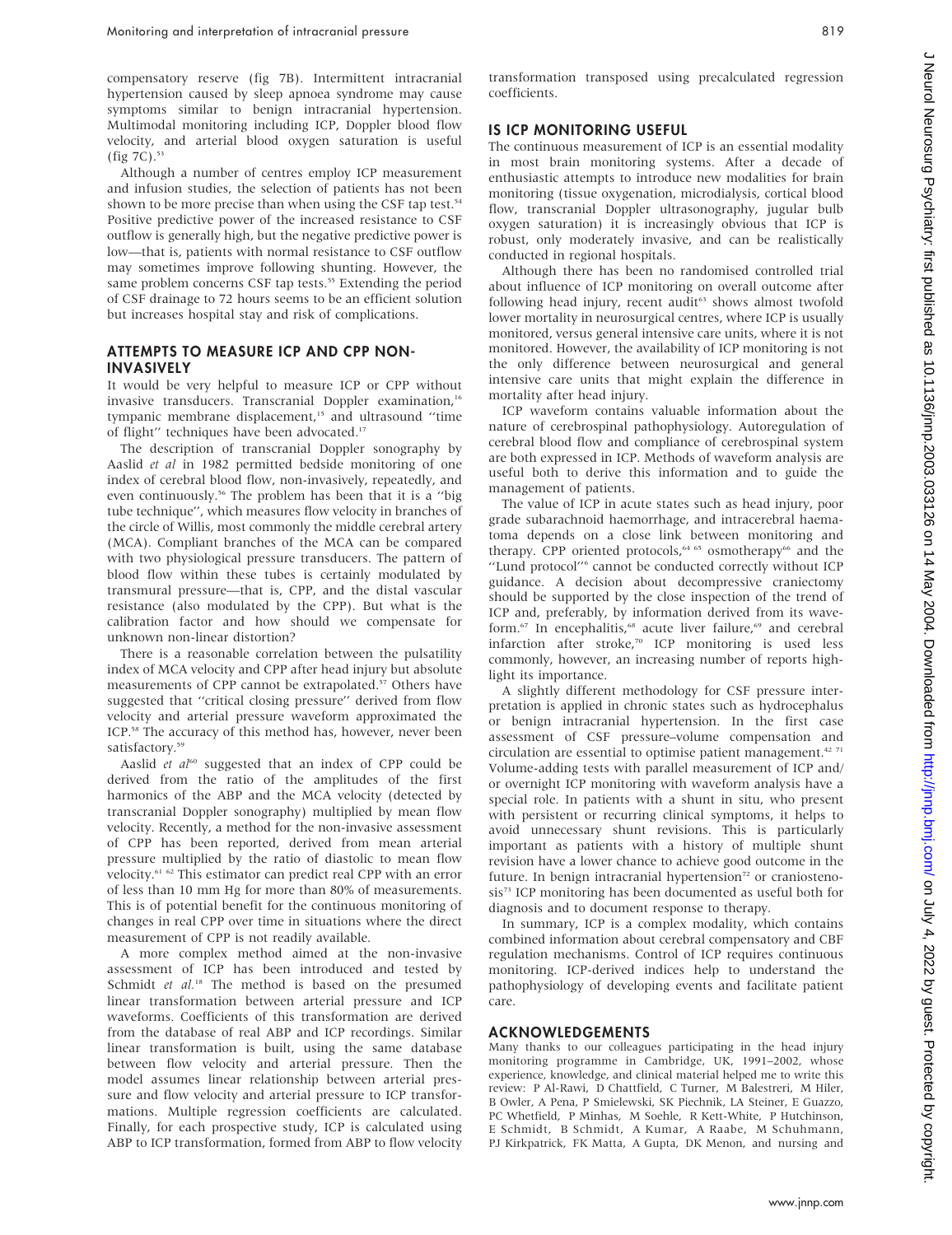J Neurol Neurosurg Psychiatry: first published as 10.1136/jnnp.2003.033126 on 14 May 2004. Downloaded from <http://jnnp.bmj.com/> on July 4, 2022 by guest. Protected by copyright. Neurol Neurosurg Psychiatry: first published as 10.1136/jnnp.2003.033126 on 14 May 2004. Downloaded from http://jnnp.bmj.com/ on July 4, 2022 by guest. Protected by copyright

research staff from Neuro Critical Care Unit and Wolfson Brain Imaging Centre.

#### Authors' affiliations .....................

M Czosnyka\*, J D Pickard, Academic Neurosurgical Unit, University of Cambridge Clinical School, Cambridge, UK

\*M Czosnyka is on leave from Warsaw University of Technology, Poland.

Grant support: Medical Research Council No G9439390 ID 65883.

Competing interests: none declared

This review is complementary to a review of raised ICP published in Hughes RAC, ed. Neurological Emergencies. London: BMJ Books, 2003.

#### **REFERENCES**

- 1 **Marmarou A**, Maset AL, Ward JD, et al. Contribution of CSF and vascular factors to elevation of ICP in severely head-injured patients. J Neurosurg 1987;66:883–90.
- 2 Czosnyka M, Richards HK, Czosnyka Z, et al. Vascular components of cerebrospinal fluid compensation. J Neurosurg 1999;90:752–9.
- 3 Davson H, Hollingsworth G, Segal MB. The mechanism of drainage of the<br>cerebrospinal fluid. *Brain* 1970;**93**:665–78.<br>4 Mi**ller JD**, Stanek A, Langfitt TW. Concepts of cerebral perfusion pressure and
- vascular compression during intracranial hypertension. Prog Brain Res 1972;35:411–32.
- 5 Steiner LA, Czosnyka M, Piechnik SK, et al. Continuous monitoring of cerebrovascular pressure reactivity allows determination of optimal cerebral perfusion pressure in patients with traumatic brain injury. Crit Care Med 2002;30:733–8.
- 6 Asgeirsson B, Grande PO, Nordstrom CH. A new therapy of post-trauma brain oedema based on haemodynamic principles for brain volume<br>regulation. *Intensive Care Med* 1994;**20**:260–7.
- 7 Guillaume J, Janny P. Manometrie intracranienne continué interest de la
- methode et premiers resultants. *Rev Neurol (Paris)* 1951;**84**:131–42.<br>8 **Lundberg N**. Continuous recording and control of ventricular fluid pressure in<br>neurosurgical practice. *Acta Psychiatr Neurol Scand* 1960;**36**(suppl 149):1–193.
- 9 Ghajar J. Intracranial pressure monitoring techniques. New Horizions 1995;3:395–9.
- 10 Czosnyka M, Czosnyka Z, Pickard JD. Laboratory testing of three intracranial pressure microtransducers: Technical report. Neurosurgery 1996;38:219–24.
- 11 Wolfla CE, Luerssen TG, Bowman RM, et al. Brain tissue pressure gradients created by expanding trontal epidural mass lesion. *J Neurosurg*<br>1996;**84**:642–7.
- 12 Piper I, Barnes A, Smith D, et al. The Camino intracranial pressure sensor: is it optimal technology? An internal audit with a review of current intracranial
- pressure monitoring technologies. Neurosurgery 2001;49:1158–64. 13 Chambers IR, Siddique MS, Banister K, et al. Clinical comparison of the Spiegelberg parenchymal transducer and ventricular fluid pressure. J Neurol Neurosurg Psychiatry 2001;71:383–5.
- 14 Owler BK, Fong KC, Czosnyka Z. Importance of ICP monitoring in the nvestigation of CSF circulation disorders. Br J Neurosurg 2001;15:439–40.
- 15 Reid A, Marchbanks RJ, Martin R, et al. Mean intracranial pressure monitoring by an audiological technique—a pilot study. J Neurol Neurosurg Psychiatry 1989;52:610–12.
- 16 **Schoser BG**, Riemenschneider N, Hansen HC. The impact of raised<br>intracranial pressure on cerebral venous hemodynamics: a prospective venous<br>transcranial Doppler ultrasonography study. *J* Neurosurg 1999;91:744–9.<br>17 **P**
- ultrasonic monitoring model. Ultrasonics 2002;40:829–33.<br>18 Schmidt B, Klingelhofer J, Schwarze JJ, et al. Noninvasive prediction of
- intracranial pressure curves using transcranial Doppler ultrasonography and blood pressure curves. Stroke 1997;28:2465–72.
- 19 Albeck MJ, Borgesen SE, Gjerris F, et al. Intracranial pressure and cerebrospinal fluid outflow conductance in healthy subjects. J Neurosurg 1991;74:597–600.
- 20 Chapman PH, Cosman ER, Arnold MA. The relationship between ventricular fluid pressure and body position in normal subjects and subjects with shunts: a telemetric study. Neurosurgery 1990;26:181-9.
- 21 Balestreri M, Czosnyka M. Intracranial hypertension: what additional information can be derived form ICP waveform after head injury? Acta Neurochir, 2004;(in press)..
- 22 Lofgren J, von Essen C, Zwetnow NN. The pressure-volume curve of the cerebrospinal fluid space in dogs. Acta Neurol Scand 1973;49:557–74.
- 23 23. Avezaat CJ, van Eijndhoven JH, Wyper DJ. Cerebrospinal fluid pulse pressure and intracranial volume-pressure relationships. J Neurol Neurosurg Psychiatry 1979;42:687–700.
- 24 Muizelaar JP, Ward JD, Marmarou A, et al. Cerebral blood flow and metabolism in severely head-injured children. Autoregulation. Neurosurg 1989;71:72–6.
- 25 Czosnyka M, Smielewski P, Kirkpatrick P, et al. Continuous assessment of the cerebral vasomotor reactivity in head injury. Neurosurgery 1997;41:11-17.
- 26 Miller JD, Pickard JD. Intracranial volume pressure studies in patients with head injury. Injury 1974;5:265–8.
- 27 **Piper IR**, Miller JD, Whittle IR, et al. Automated time-averaged analysis of craniospinal compliance (short pulse response). Acta Neurochir Suppl (Wien) 1990;51:387–90.
- 28 Piper I, Spiegelberg A, Whittle I, et al. A comparative study of the Spiegelberg compliance device with a manual volume-injection method: a clinica evaluation in patients with hydrocephalus. Br J Neurosurg 1999;13:581-6.
- 29 Yau YH, Piper IR, Contant CF, et al. Clinical experience in the use of the Spiegelberg automated compliance device in the assessment of patients with
- hydrocephalus. *Acta Neurochir Suppl 2002;*81:171–2.<br>30 Robertson C, Narayan R, Contant C, *et al.* Clinical experience with continuous
- monitoring of intracranial compliance. J Neurosurg 1989;71:673–80.<br>31 **Portnoy HD**, Chopp M, Branch C, *et al*. Cerebrospinal fluid pulse waveform as<br>31 an indicator of cerebral autoregulation. J Neurosurg 1982;**56**:666–78
- 32 Takizawa H, Gabra-Sanders T, Miller JD. Changes in the cerebrospinal fluid pulse wave spectrum associated with raised intracranial pressure. Neurosurgery 1987;20:355–61.
- 33 Piper I, Miller JD, Dearden M, et al. System analysis of cerebrovascular pressure transmission: an observational study in head injured patients. J Neurosurg 1990;73:871–80.
- 34 Foltz EL, Blanks JP, Yonemura K. CSF pulsatility in hydrocephalus: respiratory ettect on pulse wave slope as an indicator ot intracranial compliance. Neuro<br>Res 1990;**12**:67–74.
- 35 Lemaire JJ, Khalil T, Cervenansky F, et al. Slow pressure waves in the cranial enclosure. Acta Neurochir (Wien) 2002;144:243–54.
- 36 Robertson CS, Valadka AB, Hannay HJ, *et al.* Prevention of secondary<br>ischemic insults after severe head injury. *Crit Care Med* 1999;27:2086–95.<br>37 Borgesen SE, Gjerris F. Relationships between intracranial pressure,
- ventricular size, and resistance to CSF outflow. J Neurosurg 1987;67:535–9.
- 38 Higgins JN, Owler BK, Cousins C, et al. Venous sinus stenting for refractory
- benign intracranial hypertension. Lancet 2002;359:228–30. 39 Katzman R, Hussey F. A simple constant-infusion manometric test for measurement of CSF absorption. I Rationale and method. Neurology 1970;20:534–44.
- 40 Czosnyka M, Whitehouse H, Smielewski P, et al. Testing of cerebrospinal compensatory reserve in shunted and non-shunted patients: a guide to interpretation based on observational study. J Neurol Neurosurg Psychiatry 1996;60:549–58.
- 41 Borgesen SE, Gjerris F. The predictive value of conductance to outflow of CSF in normal pressure hydrocephalus. Brain 1982;105:65–86.
- 42 Boon AJ, Tans JT, Delwel EJ, et al. Dutch normal-pressure hydrocephalus study: prediction of outcome after shunting by resistance to outflow of cerebrospinal fluid. J Neurosurg 1997;87:687–93.
- 43 Albeck MJ, Skak C, Nielsen PR, et al. Age dependency of resistance to cerebrospinal fluid outflow. J Neurosurg 1998;89:275–8.
- 44 Czosnyka M, Czosnyka ZH, Whitfield PC, et al. Age dependence of cerebrospinal pressure-volume compensation in patients with hydrocephalus. J Neurosurg 2001;94:482–6.
- 45 Avezaat CJJ, Eijndhoven JHM. Cerebrospinal fluid pulse pressure and craniospinal dynamics. A theoretical, clinical and experimental study [Thesis]. The Hague: Jongbloed A, 1984.
- 46 Ekstedt J. CSF hydrodynamic studies in man. Method of constant pressure CSF intusion. *J Neurol Neurosurg Psychiatry* 1977;**40**:105–19.<br>47 **Marmarou A**, Shulman K, Rosende RM. A non-linear analysis of CSF system
- and intracranial pressure dynamics. J Neurosurg 1978;48:332–44.
- 48 Raabe A, Czosnyka M, Piper I, et al. Monitoring of intracranial compliance: correction for a change in body position. Acta Neurochir (Wien) 1999;141:31–6.
- 49 Czosnyka ZH, Czosnyka M, Pickard JD. Shunt testing in-vivo: a method based on the data from the UK shunt evaluation laboratory. Acta Neurochir Suppl 2002;81:27–30.
- 50 Tuli S, Drake J, Lawless J, et al. Risk factors for repeated cerebrospinal shunt failures in pediatric patients with hydrocephalus. J Neurosurg 2000;92:31–8.
- 51 Pickard JD, Teasdale G, Matheson M, et al. Intraventricular pressure waves the best predictive test for shunting in normal pressure hydrocephalus. In: Shulman K, Marmarou A, Miller JD, Becker DP, Hochwald GM, Brock M, eds. Intracranial Pressure IV. Berlin: Springer-Verlag, 1980:498–500.
- 52 Symon L, Dorsch NWC, Stephens RJ. Pressure waves in so-called low-pressure hydrocephalus. Lancet 1972;2:1291–2.
- 53 Kirkpatrick PJ, Meyer T, Sarkies N, et al. Papilloedema and visual failure in a patient with nocturnal hypoventilation. J Neurol Neurosurg Psychiatry 1994;57:1546–7.
- 54 **Kahlon B**, Sundbarg G, Rehncrona S. Comparison between the lumbar<br>infusion and CSF tap tests to predict outcome after shunt surgery in suspected<br>normal pressure hydrocephalus. *J Neurol Neurosurg Psychiatry* 2002;73:721–6.
- 55 Walchenbach R, Geiger E, Thomeer RT, et al. The value of temporary external lumbar CSF drainage in predicting the outcome of shunting on normal pressure hydrocephalus. J Neurol Neurosurg Psychiatry 2002;72:503-6.
- 56 Aaslid R, Markwalder TM, Nornes H. Noninvasive transcranial Doppler ultrasound recording of flow velocity in basal cerebral arteries. J Neurosurg 1982;57:769–74.
- 57 Chan KH, Miller JD, Dearden NM, et al. The effect of changes in cerebral perfusion pressure upon middle cerebral artery blood flow velocity and jugular bulb venous oxygen saturation after severe brain injury. J Neurosurg 1992;77:55–61.
- 58 Dewey RC, Pieper HP, Hunt WE. Experimental cerebral hemodynamics. Vasomotor tone, critical closing pressure, and vascular bed resistance. Neurosurgery 1974;41:597–606.
- 59 Czosnyka M, Smielewski P, Piechnik S, et al. Critical closing pressure in cerebrovascular circulation. J Neurol Neurosurg Psychiatry 1999;66:606-11.